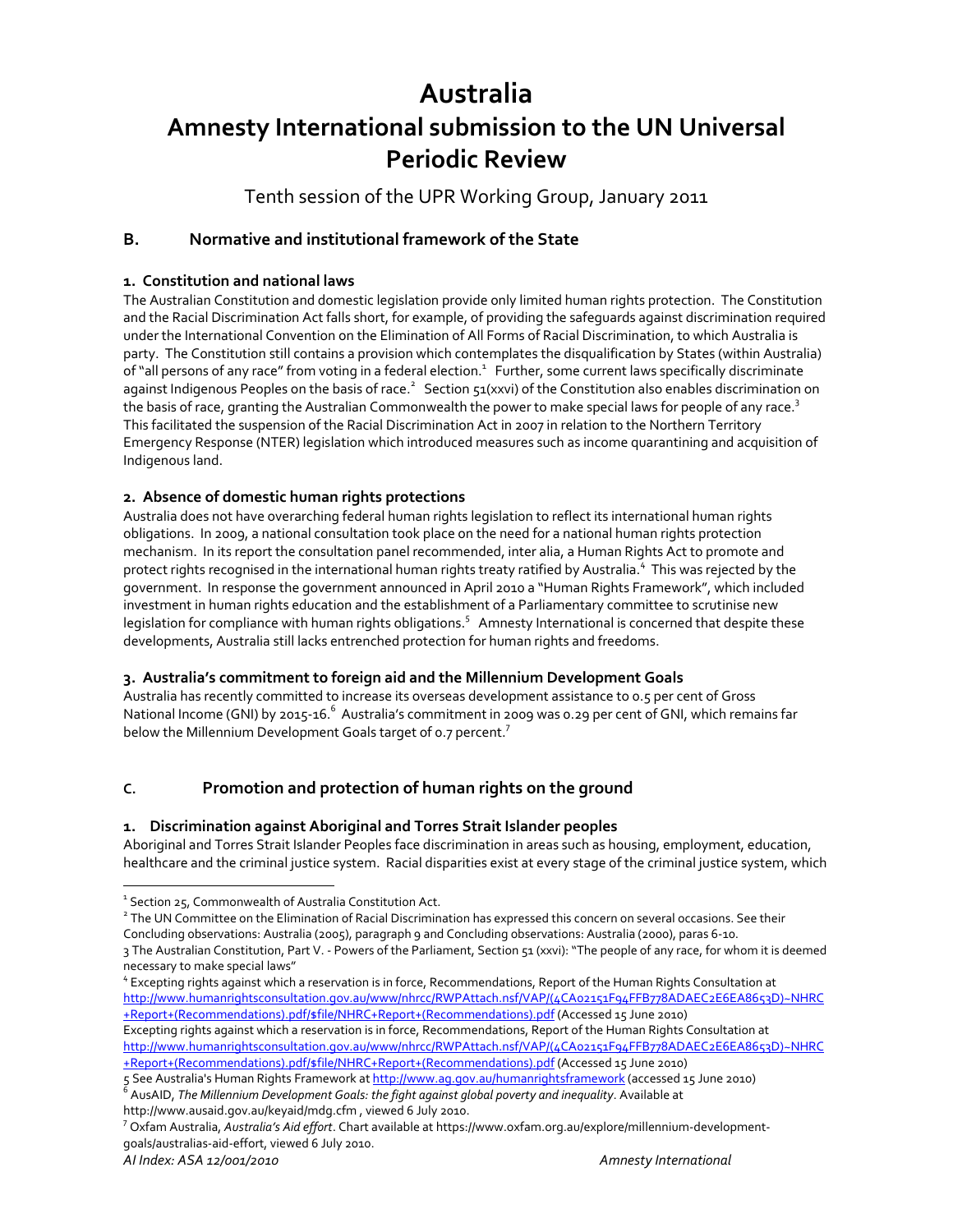is evident in the over-representation of Indigenous people being prosecuted for criminal offences and in the prison system.

In addition, there are widespread problems with access to care, quality of care and of accommodation for Indigenous people requiring mental health services.<sup>8</sup> Indigenous people have faced gross discrimination in the past, such as strict assimilation and child removal practices. Adequate compensation for Indigenous individuals who have suffered from these discriminatory practices in the past has not yet been provided by the government.

NGOs, including Amnesty International, have repeatedly called for the reinstatement of the Racial Discrimination Act (RDA) which was suspended by the government in 2007 to facilitate the Northern Territory National Emergency Response (NTER). The Northern Territory National Emergency Response Act 2007 (NTNER Act) includes provisions for the compulsory acquisition of Indigenous lands: section 31 provides for the compulsory acquisition of leases over 64 specified Indigenous communities and allows the government to acquire further leases by regulation. The acquisition of these leases occurred without the consent of the Aboriginal landowners or local Aboriginal land councils. The terms of the leases do not allow community residents the right of residence.<sup>9</sup> This is incompatible with Article 27 of the UN Declaration on the Rights of Indigenous Peoples, formally acknowledged by Australia in April 2009, which requires governments to establish a fair and independent process to recognise and decide the rights of Indigenous Peoples relating to their lands, waters and resources.<sup>10</sup>

Amnesty International recognizes the gravity of the situation, in particular concerning children, which prompted the NTER, and acknowledges the government's obligation to defend children and others from abuse. However, this must be done without violating key human rights, including freedom from discrimination, which the government has failed to uphold.

The purpose of the RDA was to implement Australia's obligations under the International Convention on the Elimination of All Forms of Racial Discrimination; its suspension under the NTER means that more than 45,000 Aboriginal people in 73 communities in the Northern Territory risk compulsory acquisition of their land and the quarantining of their social security payments. The discriminatory nature of the NTER, such as compulsory lease acquisitions, bans on gambling in Indigenous communities, and failure to restore the permit system, which ensures Aboriginal control over who enters their land, has sparked outrage and condemnation. A number of UN human rights monitoring bodies, including the Human Rights Committee and the Committee on Economic, Social and Cultural Rights, have urged the government to reinstate the RDA. The UN Special Rapporteur on Indigenous Peoples has similarly concluded that the NTER "is in several aspects racially discriminatory" and called for its reform.<sup>11</sup>

Following the Special Rapporteur's visit the government promised to take steps to reinstate the RDA. In June 2010, legislation amending the NTER arrangements was passed; however, it only partly reinstated the RDA and provided only a limited ability to challenge NTER measures**.** The government is currently proposing to designate some practices, such as the land access permit system, compulsory acquisition of leases, alcohol and pornography bans, as "special measures"to allow them to continue. Amnesty International is concerned that the government's view of "special measures" does not conform to well‐established principles for special measures under international law which require the free, prior and informed consent of the communities concerned, including as in the Declaration on the Rights of Indigenous Peoples and ILO Convention 169 on Indigenous and Tribal Peoples.<sup>12</sup> Some of the measures proposed risk defeating the purpose and spirit of the reinstatement of the RDA.

 $^8$  Human Rights Council, Report of the Special Rapporteur on the right of everyone to the enjoyment of the highest attainable<br>standard of physical and mental health, Anand Grover (23 November to 4 December 2009). A/HRC/ <sup>9</sup> Northern Territory Emergency Response Review Board, "Northern Territory Emergency Response: Report of the NTER Review

Board", Commonwealth of Australia, 2008, p39. Available at: <u>http://www.nterreview.gov.au/report.htm</u> [accessed 12 July 2010].<br><sup>10</sup> United Nations Declaration on the Rights of Indigenous Peoples**, Adopted by General Assemb** 

September 2007, article 27. Available at http://www.un.org/esa/socdev/unpfii/en/drip.html, viewed 10 June 2010.<br><sup>11</sup> Human Rights Council, Report by the Special Rapporteur on the situation of human rights and fundamental f indigenous people, James Anaya, Addendum: The situation of Indigenous People in Australia, Appendix B, para. 60. Available at: http://www2.ohchr.org/english/issues/indigenous/rapporteur/docs/ReportVisitAustralia.pdf.<br><sup>12</sup> Article 19 of the Declaration on the Rights of Indigenous Peoples, and Article 6 of the ILO Convention 169 on Indigenous an

Tribal Peoples.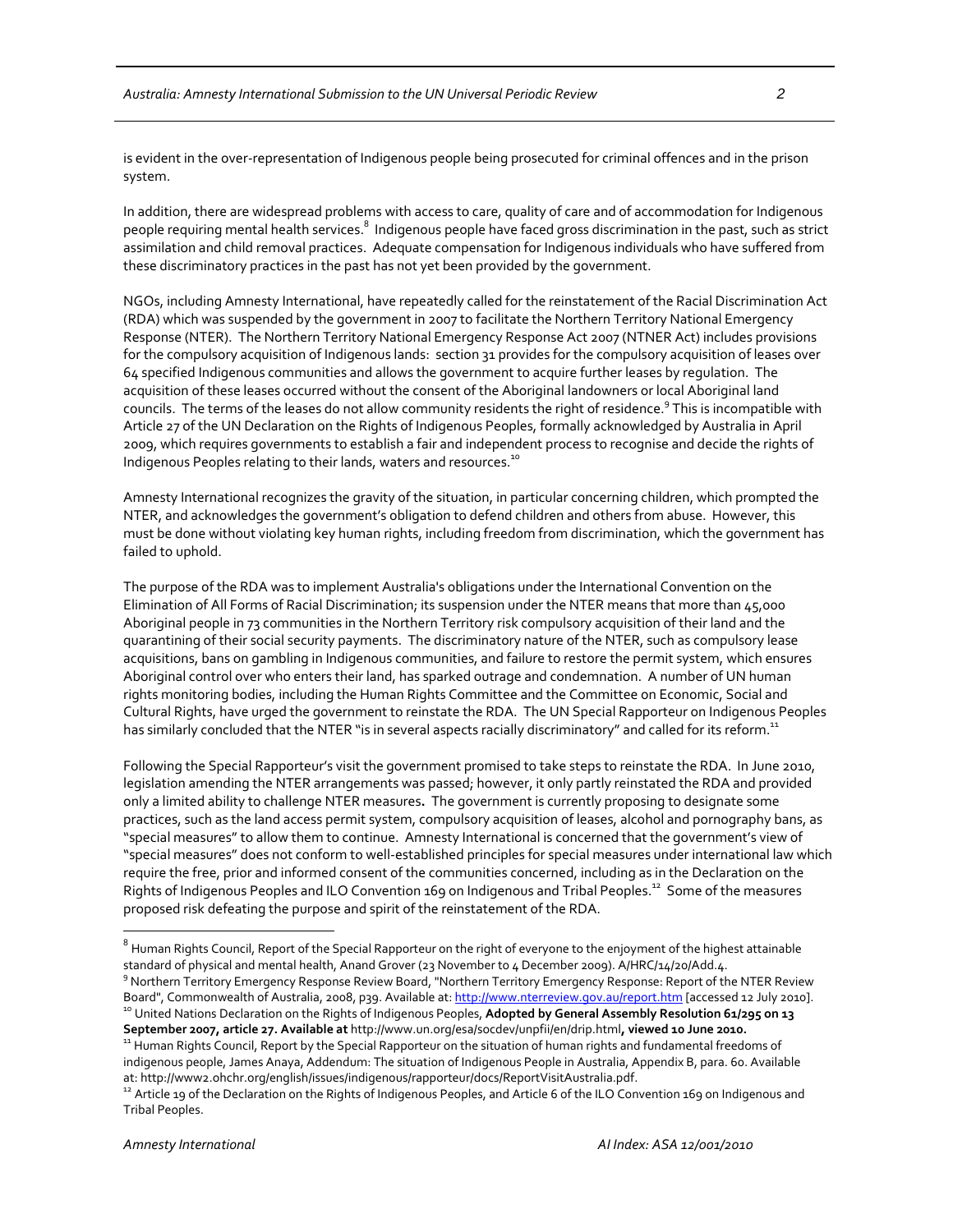#### **Asylum‐seekers in Australia**

Overall, Amnesty International welcomes the government's policy changes to immigration detention, which will bring Australia closer into line with international standards for the treatment of asylum-seekers.<sup>13</sup> However, the organisation remains concerned that these changes are yet to be legislated and that they do not change the fundamental basis of the policy, i.e. the mandatory detention of asylum-seekers.

Amnesty International also has serious concerns over the ongoing policies of excising islands in Australian territorial water to enable the offshore processing of asylum-seekers. Due to excision, asylum-seekers who arrive by boat in Australia are granted fewer rights, such as limited access to health and legal services, than those who arrive by plane. The use of Christmas Island as an excised, offshore processing centre is of particular concern due to the ongoing detention of women, children and other vulnerable groups in overcrowded and remote detention facilities on the island. According to the Special Rapporteur on health, "the lack of local mental health services" for the vulnerable population held at Christmas Island "presents exacerbating factors for poor mental health".<sup>14</sup> Treating asylumseekers differently based solely on their mode of arrival places the government in contravention of its international obligations of equal treatment and protection before the law.

Furthermore, policies initiated by the government from time to time, suspending the processing of applications from Sri Lankan and Afghan asylum‐seekers, violate the principles of the Refugee Convention and the International Convention on the Elimination of All Forms of Racial Discrimination.<sup>15</sup> The processing of applications from Afghan asylum seekers is still suspended. Amnesty International also has serious concerns with regard to the government's proposal to establish processing centres for asylum‐seekers in other countries such as Timor Leste. Such policies set a dangerous precedent, discriminate against asylum‐seekers on the basis of the nation of origin, and may lead to the prolonged arbitrary detention of such asylum‐seekers.

#### **2.1 Humanitarian program**

Amnesty International welcomes the government's ongoing commitment to the offshore Refugee and Special Humanitarian program for the resettlement of refugees from third countries. However, Australia's onshore processing program is linked to its offshore humanitarian program quota which limits Australia's ability to fully meet its obligations under the Refugee Convention with respect to asylum‐seekers who arrive onshore. According to the Convention, all asylum‐seekers who arrive onshore must be processed and offered protection if found to be refugees. Amnesty International is concerned that the numbers accepted under Australia's onshore program are determined by number of those accepted under its offshore humanitarian resettlement program.

Australia's migration laws currently permit discrimination on the basis of disability by providing for strict health criteria in order to meet the visa requirements.<sup>16</sup> The effect of these is that people with disabilities and their families are often not granted visas to Australia entirely on the basis of the family member's disability.

#### **3. Counter‐terrorism and security legislation**

In a joint submission, dated 1 October 2009, with the Human Rights Law Resource Centre Ltd to the Commonwealth Attorney‐General's Department regarding National Security Legislation, Amnesty International Australia identified significant shortcomings in Australian National Security Legislation with respect to control orders, preventative or administrative detention, and the Australian Security Intelligence Organisation's broad powers to detain and

<sup>13</sup> The Minister for Immigration announced "Key immigration detention values" in his July 2008 speech "*New directions in* detention" (see http://www.minister.immi.gov.au/media/speeches/2008/ce080729.htm).<br><sup>14</sup> Human Rights Council, *Report of the Special Rapporteur on the right of everyone to the enjoyment of the highest attainable* 

standard of physical and mental health, Anand Grover, Addendum: Mission to Australia (23 November to 4 December 2009), UN Doc. A/HRC/14/20/Add.4, 3 June 2010, para. 98.<br><sup>15</sup> 1951 Refugee Convention Article 3: "The Contracting States shall apply the provisions of this Convention to refugees without

discrimination as to race, religion or country of origin." The action is also in violation of certain provisions in the International

Convention on the Elimination of All Forms of Racial Discrimination, including Articles 1(3), 5(a) and 6.<br><sup>16</sup> Health criteria are found in the Migration Regulations 1994 (Cth) sch 4, cl 40. See '*Health Requirements for V* available at http://www.immi.gov.au/allforms/health‐requirements/.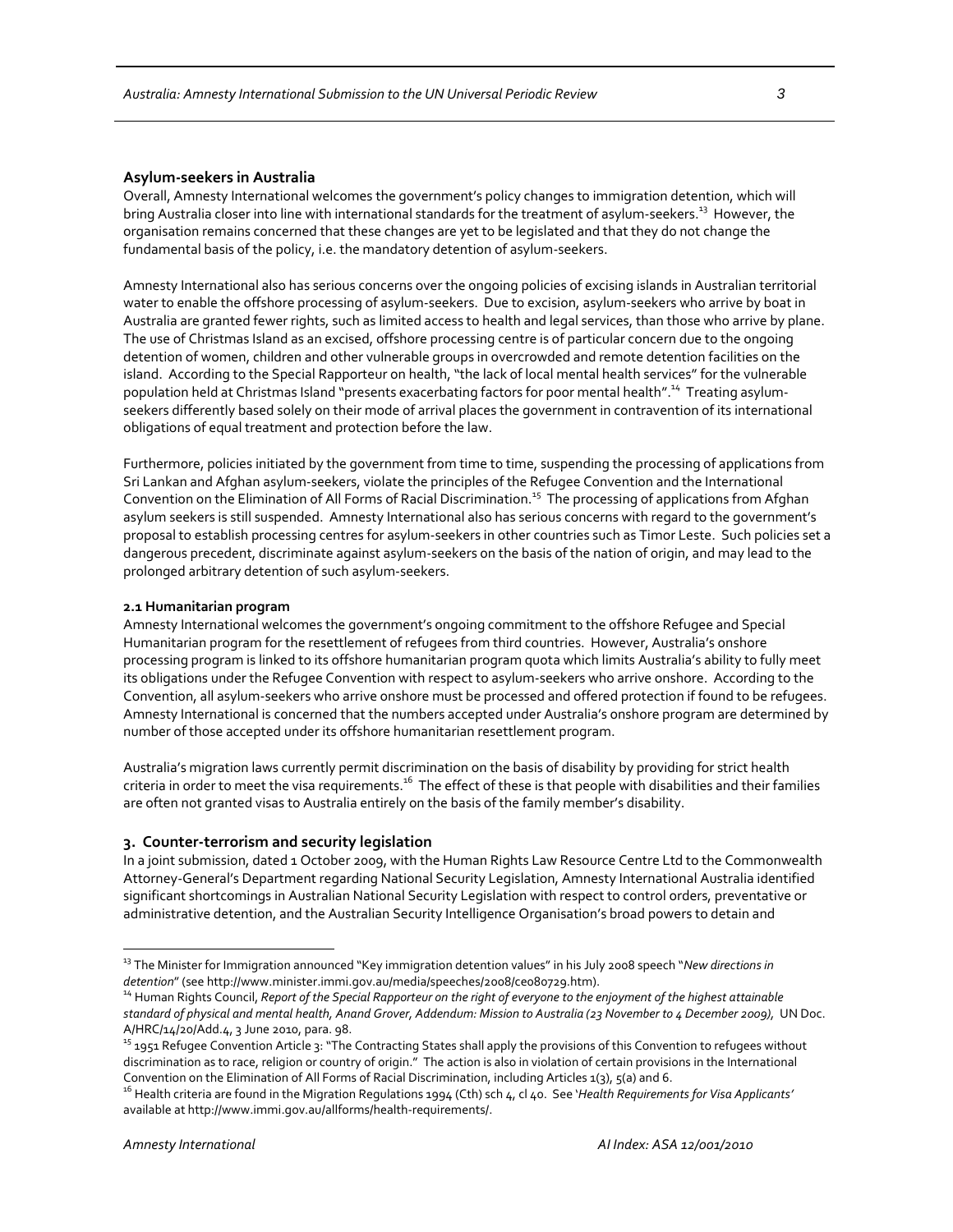guestion people, including non‐suspects.<sup>17</sup> Amnesty International is concerned that Australia's counter‐terrorism laws violate its obligations under international human rights law, in particular the rights set out in the International Covenant on Civil and Political Rights.<sup>18</sup> A key concern is the provision in the laws to keep people in detention without charge.

## **4. Women's human rights**

#### **4.1 Lack of social, economic and political equality**

Australian women do not fully enjoy economic, social and cultural rights on an equal basis with men in areas including superannuation and job opportunities. Discrimination affects many women's ability to participate in the workforce and to balance work and family commitments, to secure adequate retirement income, and to achieve equality and security in relationships with a partner.

Australian women on average earn approximately 83 cents for every dollar men earn.<sup>19</sup> Women form the majority (59 per cent) of the nearly 1.5 million workers reliant on minimum wages<sup>20</sup> and are overrepresented in the lowest-paying occupations such as cleaning, hospitality and tourism.<sup>21</sup> On average, Australian women have only around 60 per cent of the superannuation balances of men<sup>22</sup> as a result of pay inequities<sup>23</sup> and broken work patterns to accommodate caring responsibilities. Furthermore, women are under-represented in the Commonwealth Government<sup>24</sup> and the private sector where they hold around one in eight private sector executive management positions and less than nine per cent of private board directorships.<sup>25</sup> Amnesty International welcomes, however, the government's efforts to improve equality between women and men via a number of new initiatives, including strengthening the *Sex Discrimination Act* and introducing a national Paid Parental Leave scheme.

#### **4.2 Violence against women**

 $\overline{a}$ 

Violence against women is widespread in Australia. National surveys indicate that at least 40 per cent of women suffer physical or sexual violence in their lifetime,<sup>26</sup> while this increases to 57 per cent of women if the threat of harm is included.<sup>27</sup> Amnesty International notes that the government is currently drafting a National Plan of Action to Reduce Violence against Women and their Children. The organization believes that such a plan should address violence against women as a societal problem rooted ultimately in gender‐based discrimination.

<sup>17</sup> Amnesty International Australia and the Human Rights Law Resource Centre Ltd, 2010, *Human Rights and Human Security*, Submission to the Senate Standing Committee on Legal and Constitutional Affairs, available at

http://www.aph.gov.au/senate/committee/legcon\_ctte/National\_Security\_Legislation/submissions.htm 18 The UN Human Rights Committee and the Committee against Torture have both raised concerns that some provisions of Australia's counter‐terrorism laws are incompatible with fundamental rights (see UN Human Rights Committee, Concluding Observations: Australia (2009), para 3‐4). See also: Special Rapporteur on the Promotion and Protection of Human Rights and Fundamental Freedoms while Countering Terrorism, Australia: Study on Human Rights Compliance while Countering Terrorism, UN Committee against Torture, Concluding Observations: Australia (2008), para 3. UN Doc A/HRC/4/26/Add.3 (2006).<br><sup>39</sup> Australian Bureau of Statistics, Average Weekly Earnings, Australia, November 2009, seasonally adjusted

ABS, Canberra, 2010.<br><sup>20</sup> Australian Bureau of Statistics, Employee Earnings and Hours Survey, August 2008, cat. no. 6306.0, ABS, Canberra, 2009.<br><sup>21</sup> Australian Bureau of Statistics, Forms of Employment, Australia, Novemb

<sup>&</sup>lt;sup>23</sup> Australian Government, by the National Centre for Social and Economic Modelling, The impact of a sustained gender wage gap on the Australian economy, Office for Women, Canberra, 2010.<br><sup>24</sup> According to "Women in national parliaments" Australian women only make up 27.3 per cent representation in the Lower House,

<sup>35.5</sup> per cent in the Upper House and only four women in the 20 member Cabinet according to the Prime Ministers webpage, available at http://www.ipu.org/wmn‐e/classif.htm, viewed 1 June 2010.

<sup>25</sup> Australian Government, Office for Women, "Ensuring women's equal place in society, Fact sheet 5", November 2008. available at http://www.fahcsia.gov.au/sa/women/pubs/general/factsheet\_women\_issues/Pages/facts5.aspx#end2, viewed 14 May 2010.<br><sup>26</sup> ABS's Personal Safety Survey, Australian Bureau of Statistics, 2005<br><sup>27</sup> Australian Component of th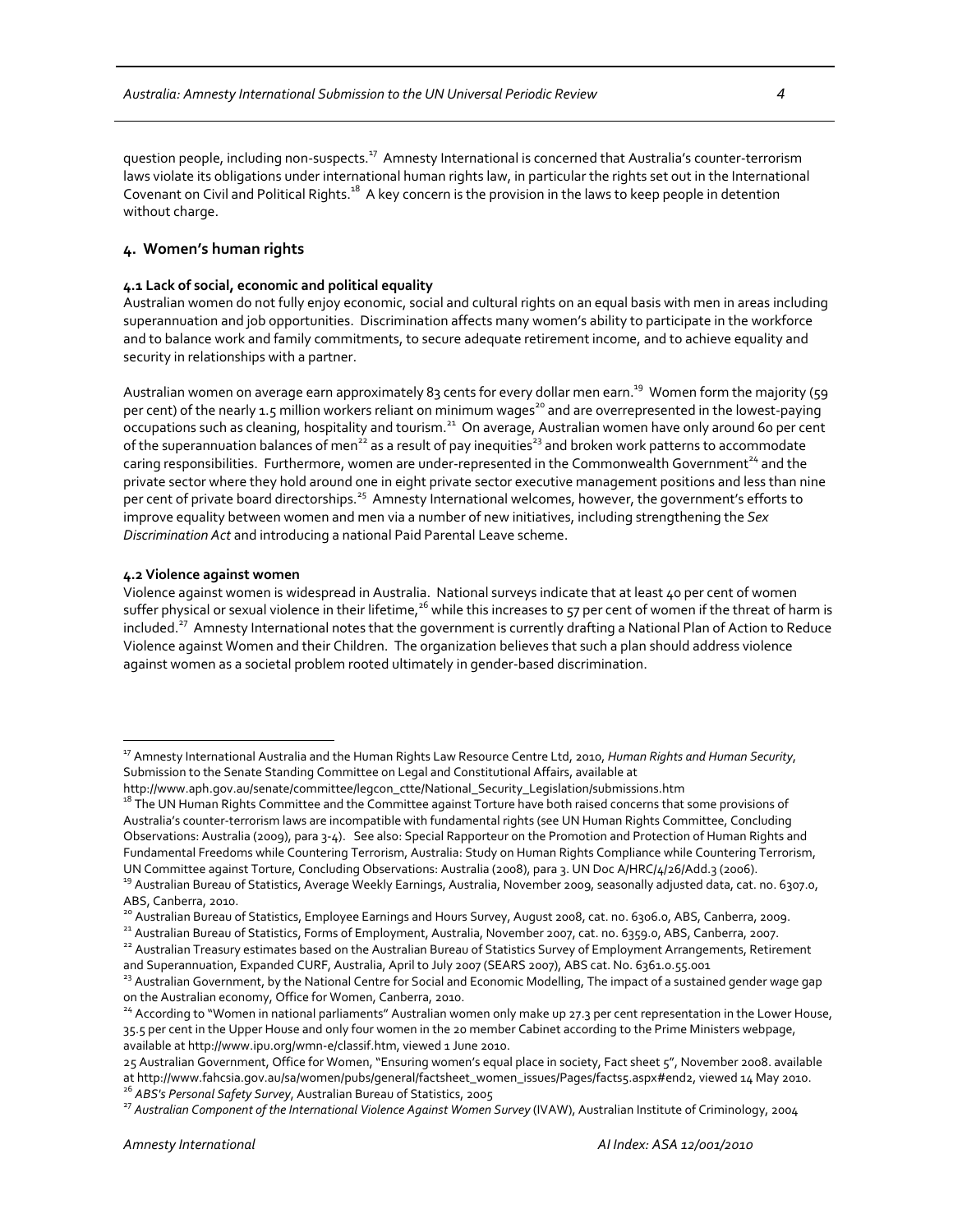Violence affects women from Indigenous backgrounds disproportionately; for example, Indigenous women are 35 times more likely to be hospitalised due to domestic violence than non-Indigenous women.<sup>28</sup> Amnesty International supports a combination of robust steps to prevent violence against women, punish perpetrators and ensure reparation for victims with a longer-term response to these disproportionately high levels premised on the progressive realisation of the rights of Indigenous people to self‐determination, health, housing, education, social security and employment.

#### **4.3 Abortion laws**

Australian women face criminal penalties if they attempt to terminate a pregnancy outside the strict conditions placed on accessing termination services.<sup>29</sup> These conditions are inconsistent between the Australian states and territories as criminal law is the subject of state jurisdiction. Indirectly, criminalising abortion may deter women from accessing termination services through the formal health system or deny them access to safe abortions even in circumstances where they are legally entitled. International, regional and national human rights mechanisms have increasingly called on states to address unwanted pregnancy and unsafe abortion from the perspective of women's human rights as a public health concern, rather than a criminal concern, and a key cause of preventable maternal illness and death.

## **5. Inequality for lesbian, gay, bisexual and transgender (LGBT) people**

Recent amendments have been made to federal laws relating to equality for same‐sex couples in areas including social security, taxation, workers' compensation, family law and child support.<sup>30</sup> However, there remain a number of areas of inequality in rights for members of LGBT communities; for example, same-sex couples cannot legally marry in Australia and same-sex marriages which take place overseas are not recognised domestically.<sup>31</sup> Further, currently same‐sex couples cannot become adoptive parents.

## **Appendix 1: Recommendations for action by the State under review**

## **Amnesty International calls on the Australian authorities:**

#### *Constitution and national laws*

- To initiate reforms to recognise Aboriginal and Torres Strait Islander Peoples in the Constitution and to remove Section 25 which enables laws to discriminate against a particular race by excluding its members from voting in elections;
- To implement a Human Rights Act that embeds Australia's international human rights obligations and sets out ways of dealing effectively with human rights violations;

#### *Millennium Development Goals*

• To support concrete actions following a human rights based approach, particularly through its lead agency AusAid, to achieve the Millennium Development Goals and its target of 0.7 per cent of GNI in overseas development assistance.

*Discrimination against Aboriginal and Torres Strait Islander Peoples*

<sup>&</sup>lt;sup>28</sup> Australian Institute of Health & Welfare (2006) "Family Violence among Aboriginal & Torres Strait Islander Peoples" at http://www.aihw.gov.au/publications/index.cfm/title/10372, viewed 14 May 2010.<br><sup>29</sup> With the exception of Victoria and the Australian Capital Territory.

<sup>&</sup>lt;sup>30</sup> Australian Government, Attorney General's Department, Same-Sex Reforms. Available at:

<sup>&</sup>lt;u>http://www.ag.gov.au/samesexreform</u> (accessed 08/07/2010).<br><sup>31</sup> National LGBT Health Alliance, Recognising LGBT Relationships and Removing Discrimination. Available at

http://www.lgbthealth.org.au/relationship‐recognition (accessed 06/07/2010).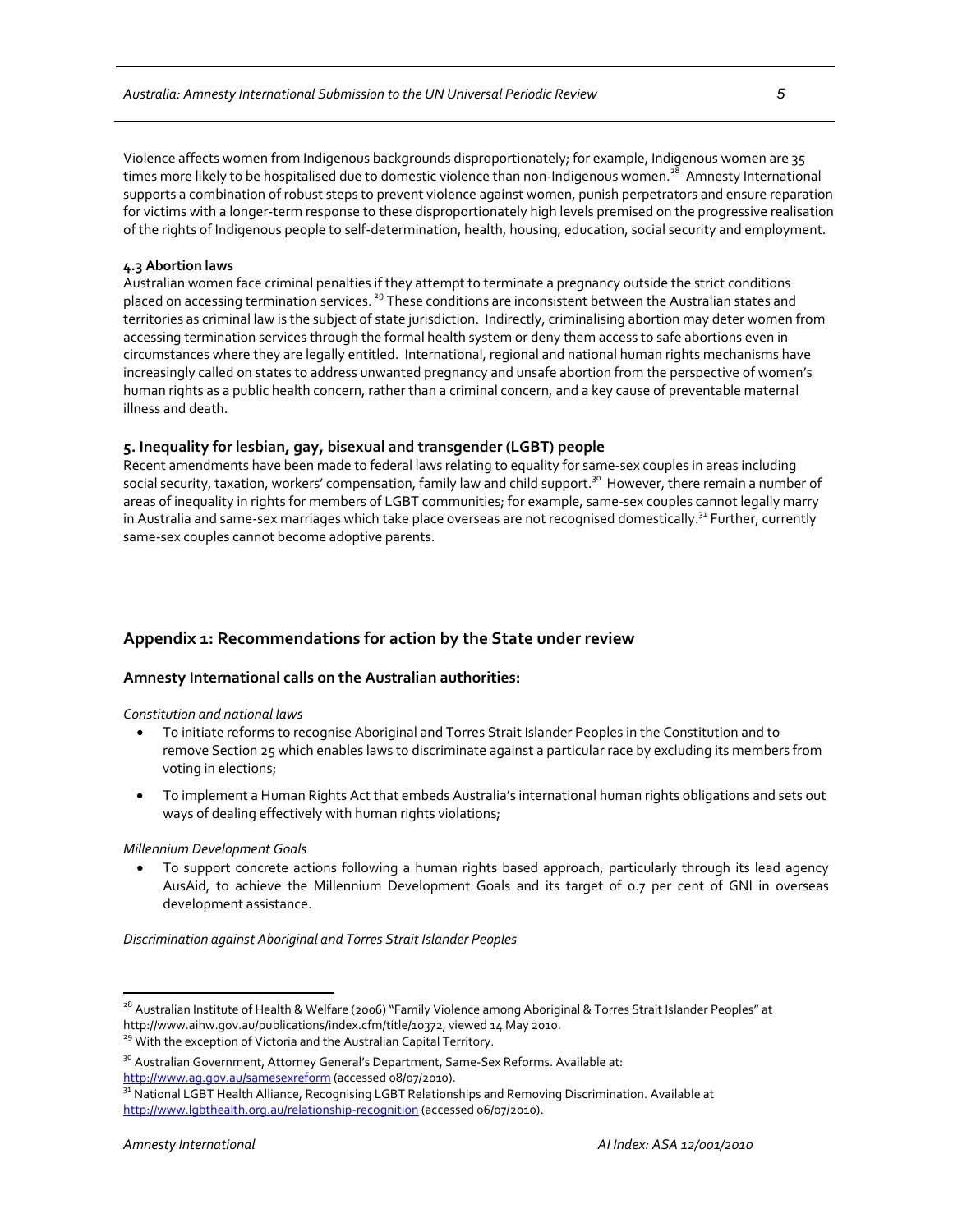- To fully reinstate, without any qualifications, the Racial Discrimination Act into the arrangements under the Northern Territory Emergency Response and any subsequent arrangements, including the provision of appropriate compensation;
- To stop the compulsory acquisition of Aboriginal and Torres Strait Islander Peoples land and the quarantining of their social security payments under the current Northern Territory Emergency Response legislation;
- To address the disproportionate representation of Indigenous people in the criminal justice system;
- To reform the Native Title Act 1993 to address measures that have been found to be racially discriminatory by the Committee on the Elimination of Racial Discrimination;
- To allocate adequate resources for mental health services and other support measures for Indigenous persons with mental health problems, in line with international human rights law standards and the recommendations by the Special Rapporteur on health following his mission to Australia in November-December 2009;
- To ratify ILO Convention 169 on Indigenous and Tribal Peoples.

## *Treatment of asylum‐seekers*

- To increase the yearly intake of asylum‐seekers under the offshore humanitarian program and to de‐link the onshore program from the offshore humanitarian program quota;
- To stop the use of Christmas Island as an excised offshore processing centre for asylum‐seekers who arrive by boat and to process them onshore;
- To rescind the policy of excision of Australian territory and to ensure that asylum‐seekers are treated equally under Australian law and have their claims processed on mainland Australia in accordance with the UN Refugee Convention;
- To rescind the policy of suspending the processing of applications from Afghan asylum-seekers;
- To ensure that border control and anti‐smuggling efforts are carried out in a manner that respects and protects human rights, do not interfere with search and rescue operations, and do not block access to asylum procedures or identification and protection of victims of human trafficking.

## *Counter‐terrorism laws*

• To review the human rights implications of the control order and preventative and administrative detention order schemes, the excessively broad powers of Australian Security Intelligence Organisation to detain and question people, the process for listing of terrorist organisations and reviewing such listing; and the offence of association with a terrorist organisation.

## *Violence against women*

- To develop and implement a National Plan of Action to Reduce Violence against Women and their Children which defines set of objectives, targets, indicators, and activities and is sustained with a permanent leadership body to oversee the implementation of the plan and its ongoing funding;
- To include in the National Plan of Action provisions for a national body dedicated to ending violence against Indigenous women with the active participation of Indigenous women.

## *Abortion laws*

• To decriminalise abortion and move to adopt harmonious laws related to termination of pregnancy across jurisdictions.

*LGBT rights*

• To extend LGBT people's right to marry and to become adoptive parents, as well as amend Federal discrimination laws to include sexuality and gender identity as a prohibited ground.